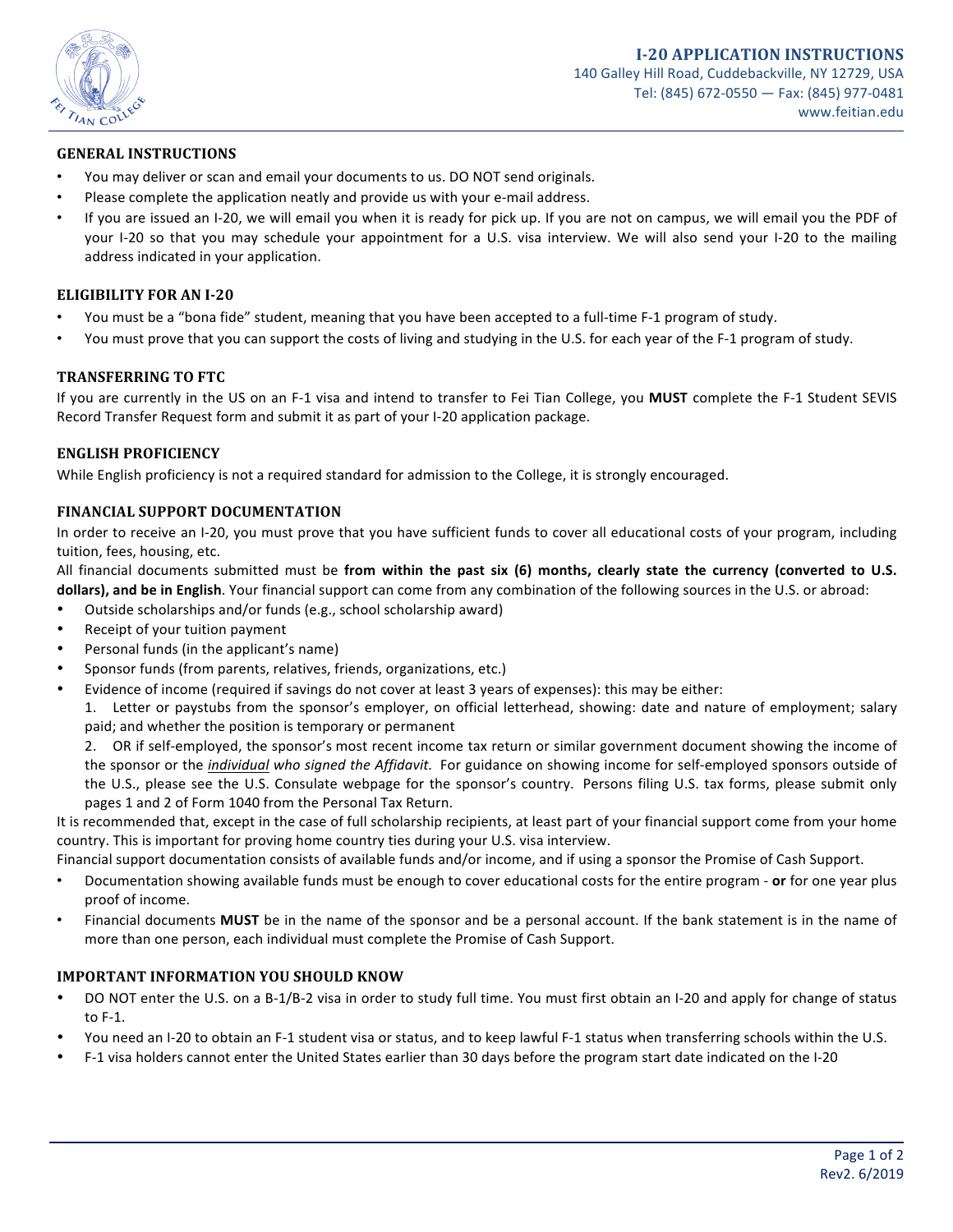

| <b>I-20 Application Package Checklist</b>                                                                                 |                                                                                                                                                                                                                                                                           |
|---------------------------------------------------------------------------------------------------------------------------|---------------------------------------------------------------------------------------------------------------------------------------------------------------------------------------------------------------------------------------------------------------------------|
| I have attached the following documents in support of my application.                                                     |                                                                                                                                                                                                                                                                           |
| I-20 Application form (required)                                                                                          |                                                                                                                                                                                                                                                                           |
| Passport photo page (required)                                                                                            |                                                                                                                                                                                                                                                                           |
| FTC Letter of Approval for Admission<br>(required)                                                                        |                                                                                                                                                                                                                                                                           |
| Status change documentation (required<br>only if you are switching from a different<br>nonimmigrant status to F-1 status) | Official letter from the U.S. government (i.e., USCIS)<br>Ć                                                                                                                                                                                                               |
| Transfer student documents (required only<br>for students already in F-1 status in the<br>$U.S.$ ):                       | F-1 SEVIS Record Transfer Request form (completed and signed by<br>c<br>the DSO at your current transfer-out school)<br>Current I-20<br>Valid F-1 visa or, for Canadian citizens, white card showing F-1 status<br>Most recent I-94 print out<br>Current EAD card, if any |
| <b>Sufficient financial documentation</b><br>(required - any combination of the<br>following):                            |                                                                                                                                                                                                                                                                           |
| Financial assistance from FTC                                                                                             | Fei Tian Full Scholarship Award Letter<br>Ċ                                                                                                                                                                                                                               |
| Personal financial documents (if funds are<br>in applicant's name):                                                       | Receipt of tuition payment<br>Bank statement within the past 3 months<br>Signed acknowledgement in Part 3 of the I-20 Application form                                                                                                                                    |
| Financial sponsor documents MUST submit<br>all three documents per sponsor (if<br>sponsored by parents or third party):   | Promise of Cash Support<br>C.<br>Proof of income<br>Bank statement within the past 3 months<br>œ<br>Signed acknowledgement in Part 3 of the I-20 Application form                                                                                                         |
| Room and Board sponsor documents (if you<br>will live off campus)                                                         | Promise of Free Room and Board<br>Œ<br>Proof of address (lease, deed, rent receipt, pay stub, or utility bill)<br>œ                                                                                                                                                       |